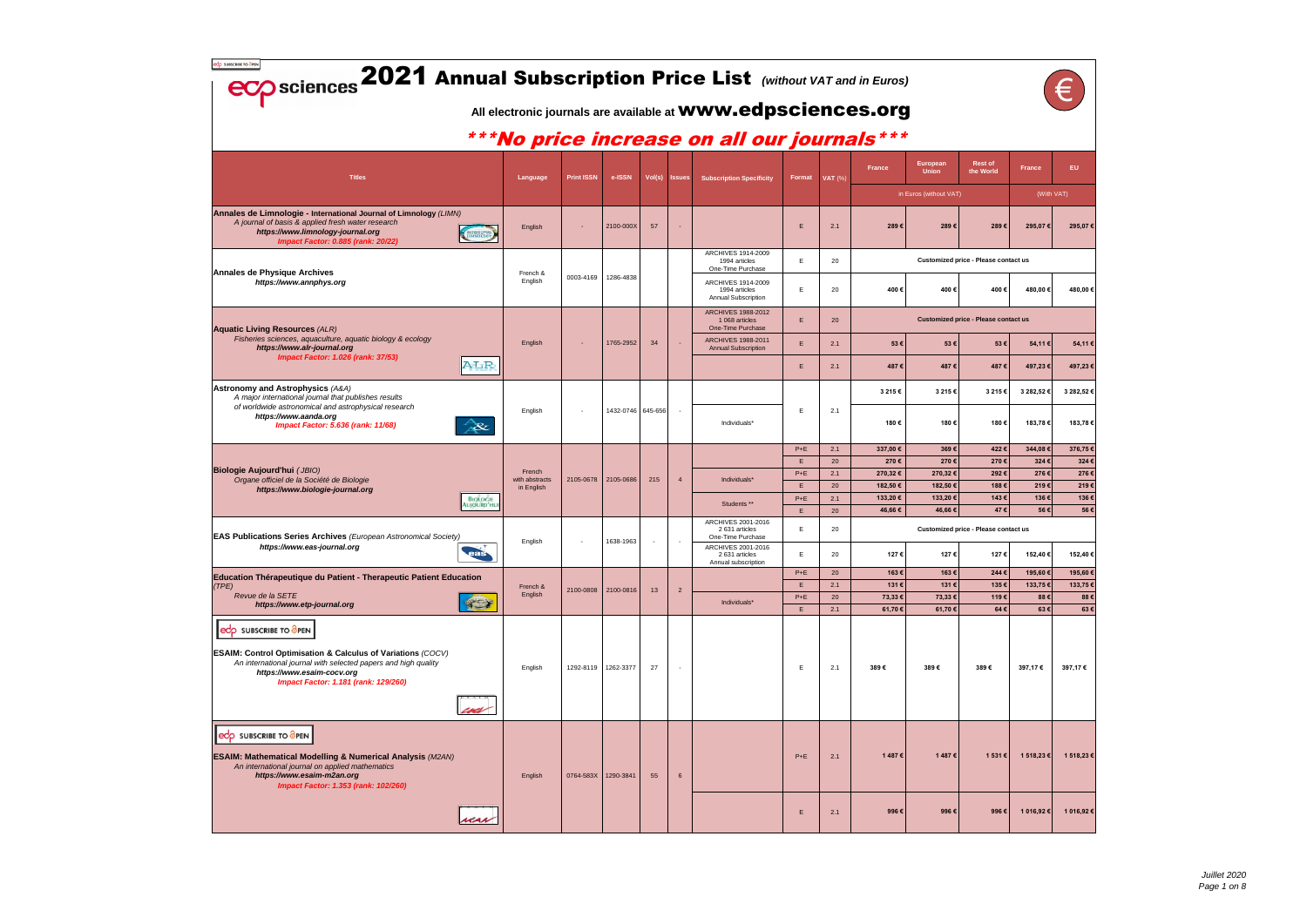| edp SUBSCRIBE TO GPEN                                                                                                                                                                                            | <b>ECO</b> sciences 2021 Annual Subscription Price List (Without VAT and in Euros)<br>All electronic journals are available at <b>WWW.edpsciences.org</b> |          |            |                     |       |                          |                                               |        |           |                                       |                                                    |                      |               |                   |
|------------------------------------------------------------------------------------------------------------------------------------------------------------------------------------------------------------------|-----------------------------------------------------------------------------------------------------------------------------------------------------------|----------|------------|---------------------|-------|--------------------------|-----------------------------------------------|--------|-----------|---------------------------------------|----------------------------------------------------|----------------------|---------------|-------------------|
|                                                                                                                                                                                                                  |                                                                                                                                                           |          |            |                     |       |                          | *** No price increase on all our journals *** |        |           |                                       |                                                    |                      |               |                   |
| <b>Titles</b>                                                                                                                                                                                                    |                                                                                                                                                           | Language | Print ISSN | e-ISSN              |       | Vol(s) Issues            | <b>Subscription Specificity</b>               | Format | VAT $(%)$ | France                                | European<br><b>Union</b><br>in Euros (without VAT) | Rest of<br>the World | <b>France</b> | EU.<br>(With VAT) |
| edp SUBSCRIBE TO OPEN<br><b>ESAIM: Probability &amp; Statistics (P&amp;S)</b><br>Original research papers in theoretical & practical aspects<br>https://www.esaim-ps.org<br>Impact Factor: 0.515 (rank: 121/124) |                                                                                                                                                           | English  | $\sim$     | 1262-3318           | 25    |                          |                                               | E      | 2.1       | 226€                                  | 226€                                               | 226€                 | 230,75€       | 230,75€           |
| European Physical Journal A (The) - (EPJ A)<br><b>Hadrons and Nuclei</b><br>https://epja.epj.org<br><b>Impact Factor: 2.176 (rank: 9/19)</b>                                                                     | $\mathbf{A}$                                                                                                                                              | English  | 1434-6001  | 1434-601X           | 57    | 12                       |                                               |        |           | <b>Distributed by Springer-Verlag</b> |                                                    |                      |               |                   |
| European Physical Journal - Applied Physics (The) - (EPJ AP)<br>A journal devoted to the promotion of the recent progresses<br>https://www.epjap.org<br>Impact Factor: 0.630 (rank: 147/154)                     | PJ AP                                                                                                                                                     | English  | 1286-0042  | 1286-0050           | 93-96 | 12                       |                                               | Е      | 2.1       | 2 048 €                               | 2 048 €                                            | 2 048€               | 2 091,01 €    | 2 091,01 €        |
| European Physical Journal B (The) - (EPJ B)<br><b>Condensed Matter and Complex Systems</b><br>https://epjb.epj.org<br>Impact Factor: 1.347 (rank: 51/69)                                                         | ŊВ                                                                                                                                                        | English  | 1434-6028  | 1434-6036           | 94    | 12                       |                                               |        |           |                                       |                                                    |                      |               |                   |
| European Physical Journal C (The) - (EPJ C)<br>Particles and Fields<br>https://epjc.epj.org<br><b>Impact Factor: 4.389 (rank: 7/29)</b>                                                                          |                                                                                                                                                           | English  | 1434-6044  | 1434-6052           | 81    | 12                       |                                               |        |           |                                       |                                                    |                      |               |                   |
| European Physical Journal D (The) - (EPJ D)<br>Atomic, Molecular, Optical and Plasma Physics<br>https://epjd.epj.org<br><b>Impact Factor: 1.366 (rank: 73/97)</b>                                                | $\overline{D}$                                                                                                                                            | English  | 1434-6060  | 1434-6079           | 75    | 12                       |                                               |        |           |                                       |                                                    |                      |               |                   |
| European Physical Journal E (The) - (EPJ E)<br>Soft Matter and Biological Physics<br>https://epje.epj.org<br><b>Impact Factor: 1.812 (rank: 89/154)</b>                                                          | PJ B.                                                                                                                                                     | English  | 1292-8941  | 1292-895X           | 44    | 12                       |                                               |        |           | Distributed by Springer-Verlag        |                                                    |                      |               |                   |
| European Physical Journal H (The) - (EPJ H)<br><b>Historical Perspectives on Contemporary Physics</b><br>https://epjh.epj.org<br><b>Impact Factor: 1.483 (rank: 7/63)</b>                                        | PJH                                                                                                                                                       | English  |            | 2102-6459 2102-6467 | 46    |                          |                                               |        |           |                                       |                                                    |                      |               |                   |
| European Physical Journal Plus (The) - (EPJ Plus)<br>https://epjplus.epj.org<br>Impact Factor: 3.228 (rank: 20/85)                                                                                               | EPJ Plus                                                                                                                                                  | English  | $\sim$     | 2190-5444           | 136   | 12                       |                                               |        |           |                                       |                                                    |                      |               |                   |
| European Physical Journal - QT (The) - (EPJ QT)<br><b>Quantum Technology</b><br>https://epjqt.epj.org<br><b>Impact Factor: 3.000 (rank: 7/17)</b>                                                                | EPJ Trailer                                                                                                                                               | English  | Ξ          | 2196-0763           | 8     |                          |                                               |        |           |                                       |                                                    |                      |               |                   |
| European Physical Journal - Special Topics (The) - (EPJ ST)<br>A rapid and timely publication of topical issues<br>https://epjst.epj.org<br>Impact Factor: 1.668 (rank: 45/85)                                   | ST                                                                                                                                                        | English  | 1951-6355  | 1951-6401           | 230   | $\overline{\phantom{a}}$ |                                               |        |           |                                       |                                                    |                      |               |                   |

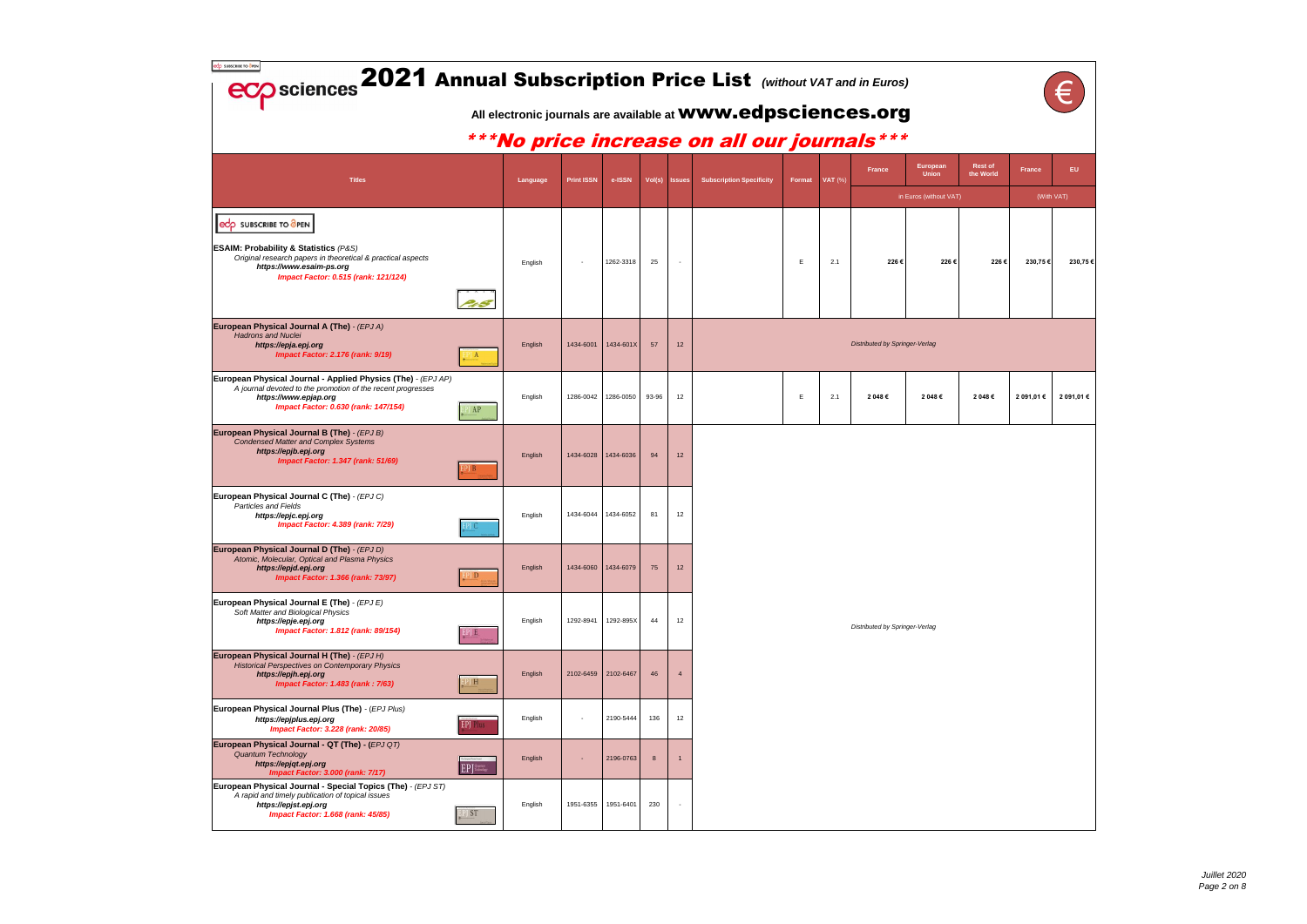| edp SUBSCRIBE TO BPEN<br><b>ECO</b> sciences 2021 Annual Subscription Price List (Without VAT and in Euros)                                                                                                                                                              |                                        |                   |           |        |                | All electronic journals are available at <b>WWW.edpsciences.org</b> |                |                                            |                                          |                                                                  |                                             |                |                 |      |
|--------------------------------------------------------------------------------------------------------------------------------------------------------------------------------------------------------------------------------------------------------------------------|----------------------------------------|-------------------|-----------|--------|----------------|---------------------------------------------------------------------|----------------|--------------------------------------------|------------------------------------------|------------------------------------------------------------------|---------------------------------------------|----------------|-----------------|------|
|                                                                                                                                                                                                                                                                          |                                        |                   |           |        |                | *** No price increase on all our journals ***                       |                |                                            |                                          |                                                                  |                                             |                |                 |      |
| <b>Titles</b>                                                                                                                                                                                                                                                            | Language                               | <b>Print ISSN</b> | e-ISSN    | Vol(s) | <b>Issues</b>  | <b>Subscription Specificity</b>                                     | Format         | <b>VAT (%)</b>                             | France                                   | European<br><b>Union</b>                                         | <b>Rest of</b><br>the World                 | <b>France</b>  | EU.             |      |
|                                                                                                                                                                                                                                                                          |                                        |                   |           |        |                |                                                                     |                |                                            |                                          | in Euros (without VAT)                                           |                                             | (With VAT)     |                 |      |
| <b>Europhysics News (EPN)</b>                                                                                                                                                                                                                                            |                                        |                   |           |        |                |                                                                     |                |                                            | <b>Electronic version in Free Access</b> |                                                                  |                                             |                |                 |      |
| The magazine of the European physics community<br>https://www.europhysicsnews.org                                                                                                                                                                                        | English                                | 0531-7479         | 1432-1092 | 52     | 5              | Institutions<br>Students**                                          | $P+E$<br>$P+E$ | 20<br>20                                   | 113€<br>54,17€                           | 113€<br>54,17€                                                   | 136€<br>65€                                 | 135,60€<br>65€ | 135,60 €<br>65€ |      |
| Histoire Epistémologie Langage (HEL)<br>Revue de la SHESL<br>$\textbf{HEL}^{\texttt{Historie}}_{\texttt{Langage}}$<br>https://www.hel-journal.org                                                                                                                        | French & English                       | 0750-8069         | 1638-1580 | 43     | $\overline{2}$ |                                                                     |                |                                            |                                          | Journal not any more managed by EDP Sciences and will flip in OA |                                             |                |                 |      |
| Houille Blanche (La) (LHB)<br>Revue internationale de l'eau<br>https://www.shf-lhb.org<br>Impact Factor: 0.265 (rank: 93/94)                                                                                                                                             | French with<br>abstracts<br>in English | 0018-6368         | 1958-5551 |        | 6              |                                                                     |                |                                            |                                          | Distributed by Société Hydrotechnique de France                  |                                             |                |                 |      |
| Journal de Chimie Physique et de Physico-Chimie Biologique Archives                                                                                                                                                                                                      | French & English                       | $\sim$            | 0021-7689 | $\sim$ | $\sim$         | ARCHIVES 1903-1999<br>10 432 articles<br>One-Time Purchase          | Е              | 20                                         |                                          |                                                                  | Customized price - Please contact us        |                |                 |      |
| https://jcp.edpsciences.org<br>wa wa                                                                                                                                                                                                                                     |                                        |                   |           |        |                | ARCHIVES 1903-1999<br>10 432 articles<br>Annual subscription        | Е              | 20                                         | 517€                                     | 517€                                                             | 517€                                        | 620,40€        | 620,40€         |      |
|                                                                                                                                                                                                                                                                          |                                        |                   |           |        |                | One-Time Purchase                                                   | E              | 20                                         |                                          |                                                                  | <b>Customized price - Please contact us</b> |                |                 |      |
| Journal de Physique Archives<br>130 years and 48.500 articles<br>https://www.journaldephysique.org                                                                                                                                                                       | French &<br>English                    |                   |           |        |                | Annual subscription                                                 | E              | 20                                         | 855€                                     | 855€                                                             | 855€                                        | 1 026,00 €     | 1 026,00 €      |      |
|                                                                                                                                                                                                                                                                          |                                        |                   |           |        |                | Individuals*                                                        | E              | 20                                         | 86,67€                                   | 86,67€                                                           | 87€                                         | 104            | 104             |      |
|                                                                                                                                                                                                                                                                          |                                        |                   |           |        |                | ARCHIVES 1914-2013<br>8 225 articles<br>One-Time Purchase           | Е              | Customized price - Please contact us<br>20 |                                          |                                                                  |                                             |                |                 |      |
| Matériaux & Techniques (M&T)<br>La revue des matériaux industriels, leurs techniques                                                                                                                                                                                     | French with                            |                   |           |        |                | ARCHIVES 1914-2011<br><b>Annual Subscription</b>                    | Е              | 2.1                                        | 195€                                     | 195€                                                             | 195€                                        | 199,10€        | 199,10€         |      |
| de mise en œuvre et leur utilisation<br>https://www.mattech-journal.org                                                                                                                                                                                                  | abstracts<br>in English                | 0032-6895         | 1778-3771 | 109    | 6              |                                                                     | $P+E$          | 2.1                                        | 349€                                     | 450€                                                             | 450€                                        | 356,33€        | 459,45€         |      |
|                                                                                                                                                                                                                                                                          |                                        |                   |           |        |                |                                                                     | E.             | 2.1                                        | 288€                                     | 288€                                                             | 288€                                        | 294,05€        | 294,05€         |      |
|                                                                                                                                                                                                                                                                          |                                        |                   |           |        |                | Student**                                                           | $P+E$          | 2,1                                        | 194,91€                                  | 194,91€                                                          | 211€                                        | 199€           | 199€            |      |
|                                                                                                                                                                                                                                                                          |                                        |                   |           |        |                |                                                                     | Е              | 2.1                                        | 142,02€                                  | 142,02€                                                          | 145€                                        | 145€           | 145             |      |
| edp SUBSCRIBE TO OPEN<br>Mathematical Modelling of Natural Phenomena (MMNP)<br>Mathematical modelling in biology, chemistry, physics,<br>https://www.mmnp-journal.org<br>Impact Factor: 1.642 (rank: 66/260)<br>Mathematical Modelli<br>of <mark>N</mark> atural Phenome | English                                | $\sim$            | 1760-6101 | 16     |                |                                                                     | E              | 2.1                                        | 360€                                     | 360€                                                             | 360€                                        | 367,56€        | 367,56€         |      |
|                                                                                                                                                                                                                                                                          |                                        |                   |           |        |                |                                                                     | $P+E$          | 2,1                                        | 603€                                     | 736€                                                             | 763€                                        | 615,66€        | 751,46€         |      |
| Médecine Sciences (M/S)                                                                                                                                                                                                                                                  |                                        |                   |           |        |                |                                                                     | E<br>$P+E$     | 2.1<br>2,1                                 | 249,76€                                  | 338,88€                                                          | Contact us<br>346€                          | 255€           | 346€            |      |
| Vecteur d'excellence scientifique en sciences biomédicales                                                                                                                                                                                                               |                                        | 0767-             |           |        |                | Individuals*                                                        | E              | 2.1                                        | 147,89€                                  | 147,89€                                                          | 149€                                        | 151€           | 151€            |      |
| https://www.medecinesciences.org<br>Impact Factor: 0.692 (rank: 133/138)                                                                                                                                                                                                 | French                                 | 0974              | 1958-5381 | 37     |                | 10                                                                  |                | $P+E$                                      | 2,1                                      | 164,54€                                                          | 284,04€                                     | 312€           | 168€            | 290€ |
|                                                                                                                                                                                                                                                                          |                                        |                   |           |        |                |                                                                     |                | Teachers**                                 | E                                        | 2.1                                                              | 116,55€                                     | 116,55€        | 118€            | 119€ |
|                                                                                                                                                                                                                                                                          |                                        |                   |           |        |                | Student**                                                           | $P+E$          | 2,1                                        | 133,20€                                  | 187,07€                                                          | 215€                                        | 136€           | 191€            |      |
|                                                                                                                                                                                                                                                                          |                                        |                   |           |        |                |                                                                     | E.             | 2.1                                        | 88,15€                                   | 88,15€                                                           | 87€                                         | 90€            | 90€             |      |

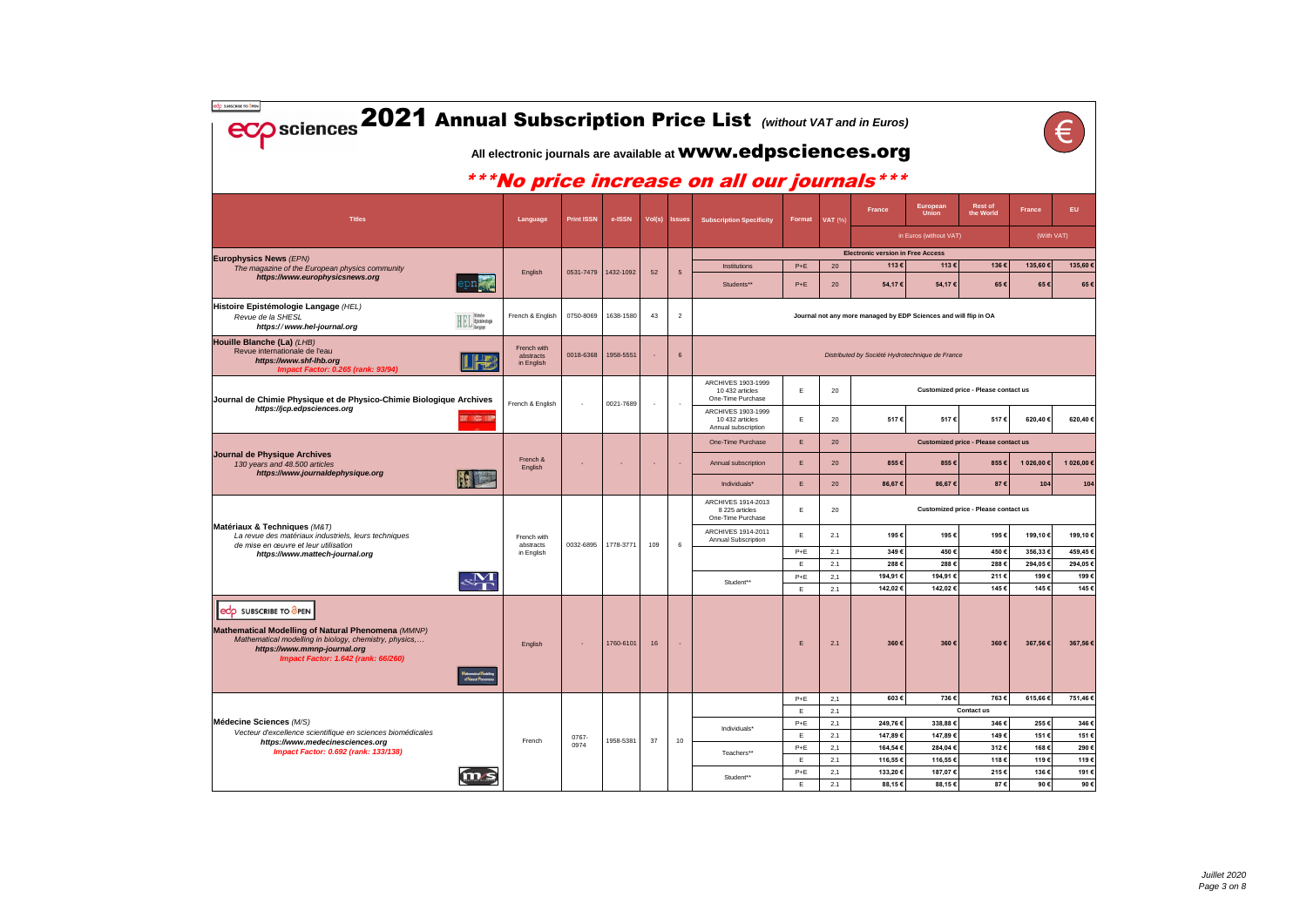| edp SUBSCRIBE TO GPEN<br><b>ECO</b> sciences 2021 Annual Subscription Price List (Without VAT and in Euros) |                           |                                        |                   |                                 |           |                 | All electronic journals are available at <b>WWW.edpsciences.org</b> |                        |           |                   |                          |                                             |                |                |
|-------------------------------------------------------------------------------------------------------------|---------------------------|----------------------------------------|-------------------|---------------------------------|-----------|-----------------|---------------------------------------------------------------------|------------------------|-----------|-------------------|--------------------------|---------------------------------------------|----------------|----------------|
|                                                                                                             |                           |                                        |                   |                                 |           |                 | *** No price increase on all our journals ***                       |                        |           |                   |                          |                                             |                |                |
| <b>Titles</b>                                                                                               |                           | Language                               | <b>Print ISSN</b> | e-ISSN                          | Vol(s)    | <b>Issues</b>   | <b>Subscription Specificity</b>                                     | Format                 | VAT (%)   | <b>France</b>     | European<br><b>Union</b> | <b>Rest of</b><br>the World                 | <b>France</b>  | EU.            |
|                                                                                                             |                           |                                        |                   |                                 |           |                 |                                                                     |                        |           |                   | in Euros (without VAT)   |                                             | (With VAT)     |                |
|                                                                                                             |                           |                                        |                   |                                 |           |                 | <b>ARCHIVES 1904-2003</b><br>7815 articles<br>One-Time Purchase     | E.                     | 20        |                   |                          | <b>Customized price - Please contact us</b> |                |                |
| <b>Metallurgical Research &amp; Technology (METAL)</b><br>An International Journal for Steel & Other Metals |                           | French &                               |                   |                                 |           |                 | <b>ARCHIVES 1914-2011</b><br><b>Annual Subscription</b>             | E.                     | 2.1       | 431€              | 431€                     | 431€                                        | 440,05€        | 440,05 €       |
| https://www.metallurgical-research.org<br>Impact Factor: 0.646 (rank: 65/79)                                |                           | English                                | 2271-3646         | 2271-3654                       | 118       | $6\overline{6}$ |                                                                     | $P+E$                  | 2.1       | 716€              | 716€                     | 738€                                        | 731,04€        | 731,04 €       |
|                                                                                                             | = REVUE de<br>MÉTALLURGIE |                                        |                   |                                 |           |                 |                                                                     | E.                     | 2.1       | 480€              | 480€                     | 480€                                        | 490,08€        | 490,08€        |
| Movement & Sport Sciences - Science & Motricité (SM)                                                        |                           |                                        |                   |                                 |           |                 |                                                                     | E.                     | 20        | 91€               | 91€                      | 91€                                         | 109,20€        | 109,20€        |
| Revue de l'ACAPS<br>https://www.mov-sport-sciences.org                                                      | بككاثير                   | French                                 | 2118-5735         | 2118-5743 111-114               |           | $\overline{4}$  | Students **                                                         | E.                     | 20        | 79€               | 79€                      | 80€                                         | 94,80€         | 94,80€         |
|                                                                                                             |                           |                                        |                   |                                 |           |                 |                                                                     | $P+E$                  | 20        | 150,83 €          | 150,83€                  | 198€                                        | 181€           | 181€           |
| Pédagogie Médicale (PMED)                                                                                   |                           |                                        |                   |                                 |           |                 | <b>Individual Subscription</b>                                      | E.                     | 2.1       | 116,55 €          | 116,55 €                 | 117€                                        | 119€           | 119€           |
| Revue internationale francophone d'éducation médicale                                                       |                           | French with<br>abstracts               | 1625-6484         | 1627-4784<br>22                 |           | $\overline{4}$  | <b>Institutional Subscription</b>                                   | $P+E$                  | 20        | 352€              | 352€                     | 440€                                        | 422,40€        | 422,40 €       |
| https://www.pedagogie-medicale.org                                                                          |                           | in English &<br>French                 |                   |                                 |           |                 |                                                                     | E.                     | 2.1       | 262€              | 262€                     | 262€                                        | 267,50€        | 267,50€        |
|                                                                                                             | SIFEM                     |                                        |                   |                                 |           |                 | Student**                                                           | $P+E$<br>E.            | 20<br>2.1 | 106,67€<br>88,15€ |                          |                                             | 128€<br>90€    |                |
|                                                                                                             |                           |                                        |                   |                                 |           |                 |                                                                     | $P+E$                  | 2,1       | 151,81 €          | 228,21€                  | 257€                                        | 155€           | 233€           |
| Perspectives Psy (PPSY)                                                                                     |                           | French with<br>abstracts               |                   |                                 |           |                 |                                                                     | E.                     | 2.1       | 131,24 €          | 131,24 €                 | 132€                                        | 134€           | 134€           |
| La référence de la communauté psychiatrique<br>https://www.perspectives-psy.org                             |                           | in English &<br>French                 |                   | 0031-6032 2118-4038             | 60        | $\overline{4}$  | Student/teacher**                                                   | $P+E$                  | 2.1       | 99,90€            | 157,69€                  | 187€                                        | 102€           | 161€           |
|                                                                                                             | <b>PESTONSE</b>           |                                        |                   |                                 |           |                 | Student/teacher**                                                   | E.                     | 2.1       | 84,23€            | 84,23€                   | 84€                                         | 86€            | 86€            |
|                                                                                                             |                           |                                        |                   |                                 |           |                 |                                                                     | $P+E$                  | 5,5       | 98,58€            | 98,58€                   | 137€                                        | 104€           | 104€           |
| <b>Photoniques (PHOTON)</b><br>La revue des solutions optiques                                              |                           |                                        |                   | 1629-4475   2269-8418   106-111 |           |                 |                                                                     | Ε.                     | 2.1       | 72,48€            | 72,48€                   | 73€                                         | 74,00€         | 74,00 €        |
| https://www.photoniques.com                                                                                 |                           | French                                 |                   |                                 |           |                 | Student**                                                           | $P+E$                  | 5,5       | 61,61 €           | 61,61€                   | 96€                                         | 65€            | 65€            |
|                                                                                                             |                           |                                        |                   |                                 |           |                 | Student**                                                           | E.                     | 2.1       | 47,99€            | 47,99€                   | 48€                                         | 49,00€         | 49,00 €        |
|                                                                                                             |                           |                                        |                   |                                 |           |                 | For one year                                                        | $P+E$                  | 5,5       | 57,82€            | 91,94€                   | 120€                                        | 61€            | 97€            |
| <b>Psychologie Clinique (PSYC)</b>                                                                          |                           | French with                            |                   |                                 |           |                 | For Two years                                                       | $P+E$                  | 5,5       | 92,89€            | 133,65€                  | 159€                                        | 98€            | 141€           |
| Actualité de la recherche en psychologie                                                                    |                           | abstracts                              |                   | 1145-1882 2118-4224             | $51 - 52$ | $\overline{2}$  | For one year                                                        | E.                     | 20        | 42,50 €           | 42,50€                   | 43€                                         | 51€            | 51€            |
| https://www.psycho-clinique.org                                                                             |                           | in English &<br>French                 |                   |                                 |           |                 | For Two years                                                       | E.                     | 20        | 69,17€            | 69,17€                   | 69€                                         | 83€            | 83€            |
|                                                                                                             | psychologie clinique      |                                        |                   |                                 |           |                 |                                                                     | Student** for one year | $P+E$     | 5,5               | 47,39€                   | 47,39€                                      | 75€            | 50€            |
| Radioprotection (RADIOPRO)                                                                                  |                           | English &                              |                   |                                 |           |                 | Student** for one year                                              | E.<br>$P+E$            | 20<br>20  | 35,83€<br>497€    | 35,83€<br>497€           | 36€<br>513€                                 | 43€<br>596,40€ | 43€<br>596,40€ |
| Radioprotection for 40 years<br>https://www.radioprotection.org<br>Impact Factor: 0.541 (rank: 259/265)     |                           | French with<br>abstracts<br>in English | 0033-8451         | 1769-700X                       | 56        | $\overline{4}$  |                                                                     | E.                     | 2.1       | 363€              | 363€                     | 363€                                        | 370,62€        | 370,62€        |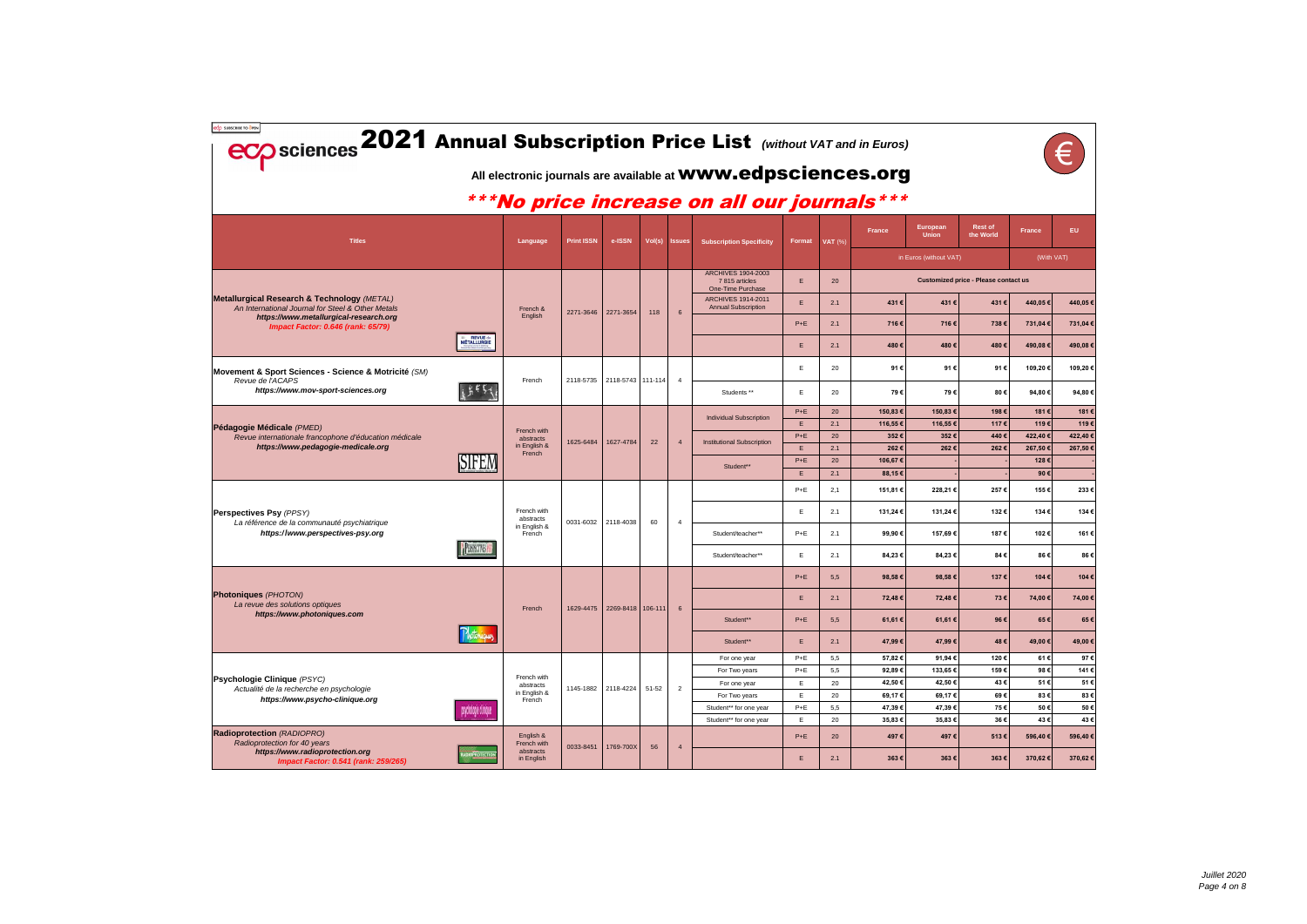| edp SUBSCRIBE TO GPEN<br>eco sciences 2021 Annual Subscription Price List (Without VAT and in Euros)                                                                                                                                                                                                                                                                                                                                                                                                                                                                                                                                                                               |          |                   |           |        |                |                                                                     |        |           |                    |                                              |                             |               |         |
|------------------------------------------------------------------------------------------------------------------------------------------------------------------------------------------------------------------------------------------------------------------------------------------------------------------------------------------------------------------------------------------------------------------------------------------------------------------------------------------------------------------------------------------------------------------------------------------------------------------------------------------------------------------------------------|----------|-------------------|-----------|--------|----------------|---------------------------------------------------------------------|--------|-----------|--------------------|----------------------------------------------|-----------------------------|---------------|---------|
|                                                                                                                                                                                                                                                                                                                                                                                                                                                                                                                                                                                                                                                                                    |          |                   |           |        |                | All electronic journals are available at <b>WWW.edpsciences.org</b> |        |           |                    |                                              |                             |               |         |
|                                                                                                                                                                                                                                                                                                                                                                                                                                                                                                                                                                                                                                                                                    |          |                   |           |        |                | ***No price increase on all our journals***                         |        |           |                    |                                              |                             |               |         |
| <b>Titles</b>                                                                                                                                                                                                                                                                                                                                                                                                                                                                                                                                                                                                                                                                      | Language | <b>Print ISSN</b> | e-ISSN    | Vol(s) | <b>Issues</b>  | <b>Subscription Specificity</b>                                     | Format | $VAT$ (%) | France             | European<br><b>Union</b>                     | <b>Rest of</b><br>the World | <b>France</b> | EU.     |
|                                                                                                                                                                                                                                                                                                                                                                                                                                                                                                                                                                                                                                                                                    |          |                   |           |        |                |                                                                     |        |           |                    | in Euros (without VAT)                       |                             | (With VAT)    |         |
| eCO SUBSCRIBE TO OPEN<br>RAIRO - Operations Research (RO)<br>Exploring high level pure and applied aspects<br>https://www.rairo-ro.org<br>Impact Factor: 1.025 (rank: 67/83)<br>RO                                                                                                                                                                                                                                                                                                                                                                                                                                                                                                 | English  | 0399-0559         | 1290-3868 | 55     | 6              |                                                                     | E      | 2.1       | 499€               | 499€                                         | 499€                        | 509,48€       | 509,48€ |
| edo SUBSCRIBE TO OPEN<br>RAIRO - Theoretical Informatics and Applications (ITA)<br>Exploring theoretical computer science<br>https://www.rairo-ita.org<br>Impact Factor: 0.138 (rank: 108/108)                                                                                                                                                                                                                                                                                                                                                                                                                                                                                     | English  | 0988-3754         | 1290-385X | 55     |                |                                                                     | E      | 2.1       | 429€               | 429€                                         | 429€                        | 438,01€       | 438,01€ |
| Reflets de la Physique (REFDP)<br>Outil de communication privilégié de la SFP<br>https://www.refletsdelaphysique.fr                                                                                                                                                                                                                                                                                                                                                                                                                                                                                                                                                                | French   | 1953-<br>793X     | 2102-6777 | 68-71  | $\overline{4}$ |                                                                     |        |           | <b>Free Access</b> | Distributed by Société Française de Physique |                             |               |         |
| Revue Française de Géotechnique (RFG)                                                                                                                                                                                                                                                                                                                                                                                                                                                                                                                                                                                                                                              |          |                   |           |        |                |                                                                     | $P+E$  | 20        | 210€               | 231€                                         | 262€                        | 252,00€       | 277,20€ |
| https://www.geotechnique-journal.org                                                                                                                                                                                                                                                                                                                                                                                                                                                                                                                                                                                                                                               | French   | 0181-0529         | 2493-8653 |        | 166-169        |                                                                     | E      | 20        | 168€               | 168€                                         | 168€                        | 201,60€       | 201.60€ |
| $P + E$ = Print and Electronic Single site only; $E$ = Electronic only Single site only; $P =$ Print only<br>Prices for most journals which are published in both printed and electronic versions or printed version only include shipping charges. Customers from European Union countries must provide their VAT identification number if<br>* Please note that individuals subscription rates are available to those members of institutes who can prove that their institute has already a full-price<br>** Please note that students subscription rates are available on required presentation of attendance attestation at school or university, institutional subscription. |          |                   |           |        |                |                                                                     |        |           |                    |                                              |                             |               |         |
| Various options available: for any multi-sites and consortia quote, full collection package, license request, please contact: subscribers@edpsciences.org                                                                                                                                                                                                                                                                                                                                                                                                                                                                                                                          |          |                   |           |        |                |                                                                     |        |           |                    |                                              |                             |               |         |
| Price List in US\$ available for clients in the USA and China : see "Librarian/Institutional Information section" at https://www.edpsciences.org<br>Prices listed above are for 1 site only and less than 10 000 FTE                                                                                                                                                                                                                                                                                                                                                                                                                                                               |          |                   |           |        |                |                                                                     |        |           |                    |                                              |                             |               |         |
| Detailed information on access policy, registration, license agreement, etc., are available at https://www.edpsciences.org<br>Please do not forget to provide us with your annual license and IP addresses.                                                                                                                                                                                                                                                                                                                                                                                                                                                                        |          |                   |           |        |                |                                                                     |        |           |                    |                                              |                             |               |         |

S2O - Subscribe to Open is one of the transformative models that aim to move subscription journals to Open Access (OA). S2O does this by maintaining the existing customer and subscriber relationships that know and value th

| $\mathbf{f}$<br>ŗ,           |               |         |  |  |  |  |  |  |  |  |  |
|------------------------------|---------------|---------|--|--|--|--|--|--|--|--|--|
| <b>Rest of<br/>the World</b> | <b>France</b> | EU.     |  |  |  |  |  |  |  |  |  |
|                              | (With VAT)    |         |  |  |  |  |  |  |  |  |  |
| 499€                         | 509,48€       | 509,48€ |  |  |  |  |  |  |  |  |  |
| 429€                         | 438,01€       | 438,01€ |  |  |  |  |  |  |  |  |  |
|                              |               |         |  |  |  |  |  |  |  |  |  |
| 262€                         | 252,00€       | 277,20€ |  |  |  |  |  |  |  |  |  |
| 168€                         | 201,60€       | 201,60€ |  |  |  |  |  |  |  |  |  |
|                              |               |         |  |  |  |  |  |  |  |  |  |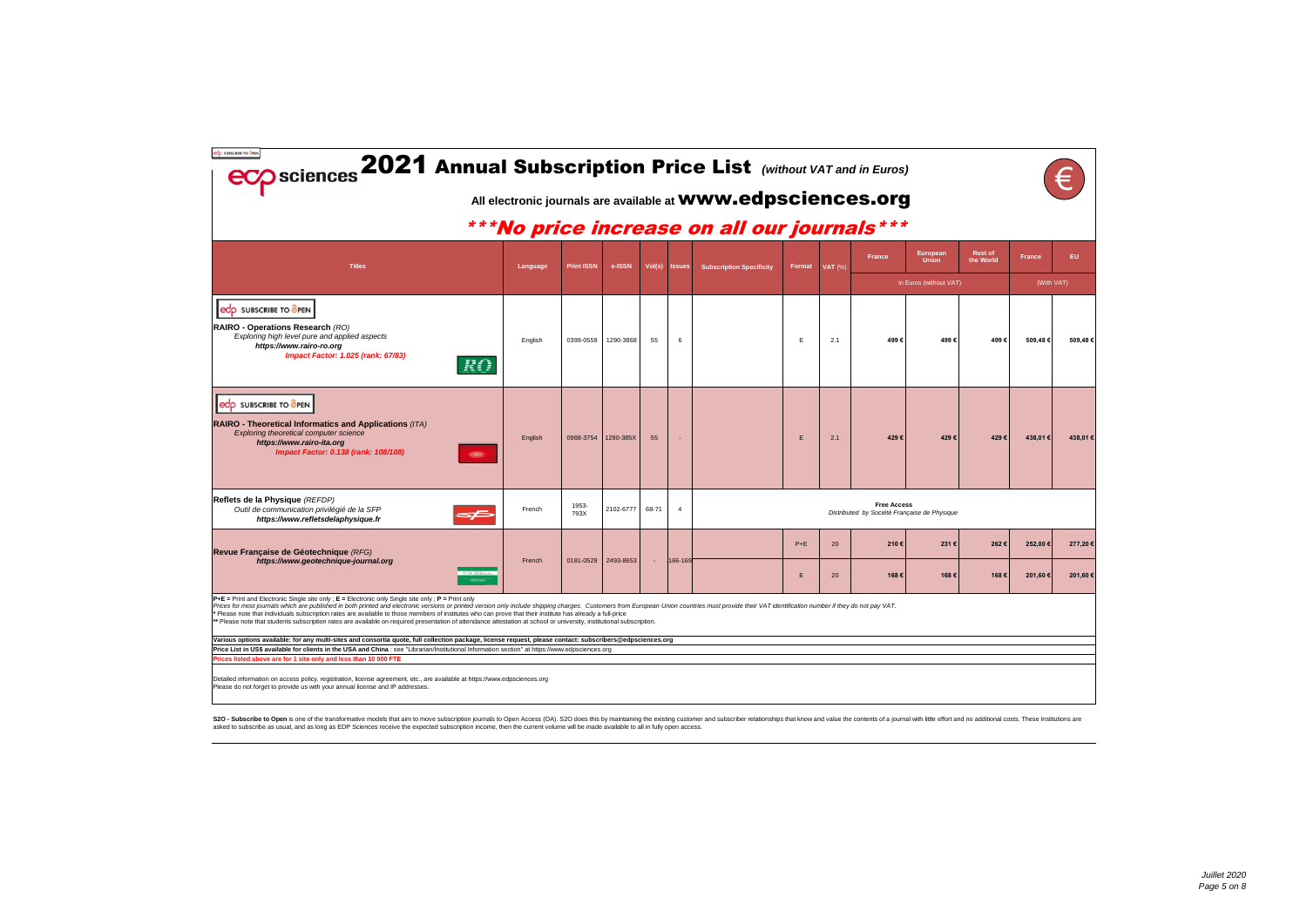| <b>ECO</b> sciences 2021 Annual Subscription Price List (without VAT and in Euros) |                                                                                                                                                                                                     |  |  |  |  |  |  |  |  |                        |        |            |  |  |  |  |  |
|------------------------------------------------------------------------------------|-----------------------------------------------------------------------------------------------------------------------------------------------------------------------------------------------------|--|--|--|--|--|--|--|--|------------------------|--------|------------|--|--|--|--|--|
|                                                                                    | All electronic journals are available at <b>WWW.edpsciences.org</b><br>***No price increase on all our journals***                                                                                  |  |  |  |  |  |  |  |  |                        |        |            |  |  |  |  |  |
| <b>Titles</b>                                                                      | <b>Rest of</b><br>European<br><b>France</b><br>the World<br><b>Union</b><br><b>Subscription Specificity</b><br><b>VAT (%)</b><br>e-ISSN<br>Vol(s) Issues<br><b>Print ISSN</b><br>Format<br>Language |  |  |  |  |  |  |  |  |                        | France |            |  |  |  |  |  |
|                                                                                    |                                                                                                                                                                                                     |  |  |  |  |  |  |  |  | in Euros (without VAT) |        | (With VAT) |  |  |  |  |  |

| <b>Rest of</b><br>the World | <b>France</b> | EU |
|-----------------------------|---------------|----|
|                             | (With VAT)    |    |

|  | $\epsilon$                       |
|--|----------------------------------|
|  | $\epsilon$                       |
|  | $\epsilon$                       |
|  | $\epsilon$                       |
|  | $\epsilon$                       |
|  | $\exp$ open                      |
|  | $\epsilon$                       |
|  | $\left(\frac{1}{2} \right)$ open |
|  | $\epsilon$                       |
|  | $e^{\phi}$ open                  |
|  | edpopen                          |
|  | $\epsilon$                       |
|  | $\epsilon$                       |

| 40pen<br>A multidisciplinary Open Access journal<br>4 Open<br>https://www.4open-sciences.org                                                                                                                                                     | English                    |        | 2557-0250 |                  | ×.                       |  | <b>Open Access</b> |  |
|--------------------------------------------------------------------------------------------------------------------------------------------------------------------------------------------------------------------------------------------------|----------------------------|--------|-----------|------------------|--------------------------|--|--------------------|--|
| Acta Acustica (formerly Acta Acustica united with Acustica)<br>The journal of the European Acoustics Association<br>Impact factor: 0.959 (rank: 25/32)<br>https://acta-acustica.edpsciences.org                                                  | English                    |        | 2681-4617 | 5                | $\overline{\phantom{a}}$ |  | <b>Open Access</b> |  |
| <b>Bio Web of Conferences (Bio WoC)</b><br>Open-access proceedings in Biology<br>https://www.bio-conferences.org<br><b>310</b> Web of Conference                                                                                                 | English                    |        | 2117-4458 |                  |                          |  | <b>Open Access</b> |  |
| Earth Sciences Bulletin (BSGF) formerly Bulletin de la Société Géologique de<br>France<br>BSGF<br>https://www.bsgf.fr<br>Impact Factor: 1.500 (rank: 191/200)                                                                                    | English                    |        | 1777-5817 | 192              | $\overline{\phantom{a}}$ |  | <b>Open Access</b> |  |
| <b>Cahiers Agricultures (CAGRI)</b><br>Mainly French language scientific journal on world farming<br>systems, how they are changing and their role in society<br>https://www.cahiersagricultures.fr<br><b>Impact Factor: 0.770 (rank: 39/58)</b> | English &<br>French        |        | 1777-5949 | 30               |                          |  | <b>Open Access</b> |  |
| <b>E3S Web of Conferences (E3S WoC)</b><br>Open-access proceedings in Environment, Energy<br>and Earth Sciences<br>https://www.e3s-conferences.org                                                                                               | English                    |        | 2267-1242 |                  | ÷,                       |  | <b>Open Access</b> |  |
| <b>Emergent Scientist</b><br>The first open access student-oriented scientific journal<br><b>F</b> Emergent<br>https://emergent-scientist.edp-open.org                                                                                           | English<br><b>Emergent</b> |        | 2556-8779 |                  | ÷.                       |  | <b>Open Access</b> |  |
| <b>ESAIM: Proceedings and Surveys (ProcS)</b><br>Proceedings in all area of applied mathematics<br>https://www.esaim-proc.org                                                                                                                    | English &<br>French        |        | 2267-3059 |                  | $\overline{\phantom{a}}$ |  | <b>Open Access</b> |  |
| European Physical Journal - Applied Metamaterials (The) - (EPJ AM)<br>An open access platform for multidisciplinary reasearchers<br>to exchange information on metamaterials<br>https://epjam.edp-open.org                                       | English                    |        | 2272-2394 | 8                |                          |  | <b>Open Access</b> |  |
| European Physical Journal DS (The) - (EPJ DS)<br>Data Science<br>https://epjds.epj.org<br><b>Impact Factor: 2.873</b>                                                                                                                            | English                    |        | 2193-1127 | 10               | $\overline{\phantom{a}}$ |  | <b>Open Access</b> |  |
| European Physical Journal N (The) - (EPJ N)<br><b>Nuclear Sciences &amp; Technologies</b><br>lear Sciences & Technologi<br>https://www.epj-n.org                                                                                                 | English                    |        | 2491-9292 | $\overline{7}$   |                          |  | <b>Open Access</b> |  |
| European Physical Journal Photovoltaics (The) - (EPJ PV)<br>An Open Access Journal in Photovoltaics<br>EPJ<br><b>IOTOVOLTA</b><br>https://www.epj-pv.org                                                                                         | English                    | $\sim$ | 2105-0716 | 12               | $\overline{\phantom{a}}$ |  | <b>Open Access</b> |  |
| European Physical Journal - TI (The) - (EPJ TI)<br>Techniques and Instrumentation<br>EP<br>https://epjti.epj.org                                                                                                                                 | English                    | ٠      | 2195-7045 | $\boldsymbol{8}$ |                          |  | <b>Open Access</b> |  |

## **OPEN ACCESS JOURNALS**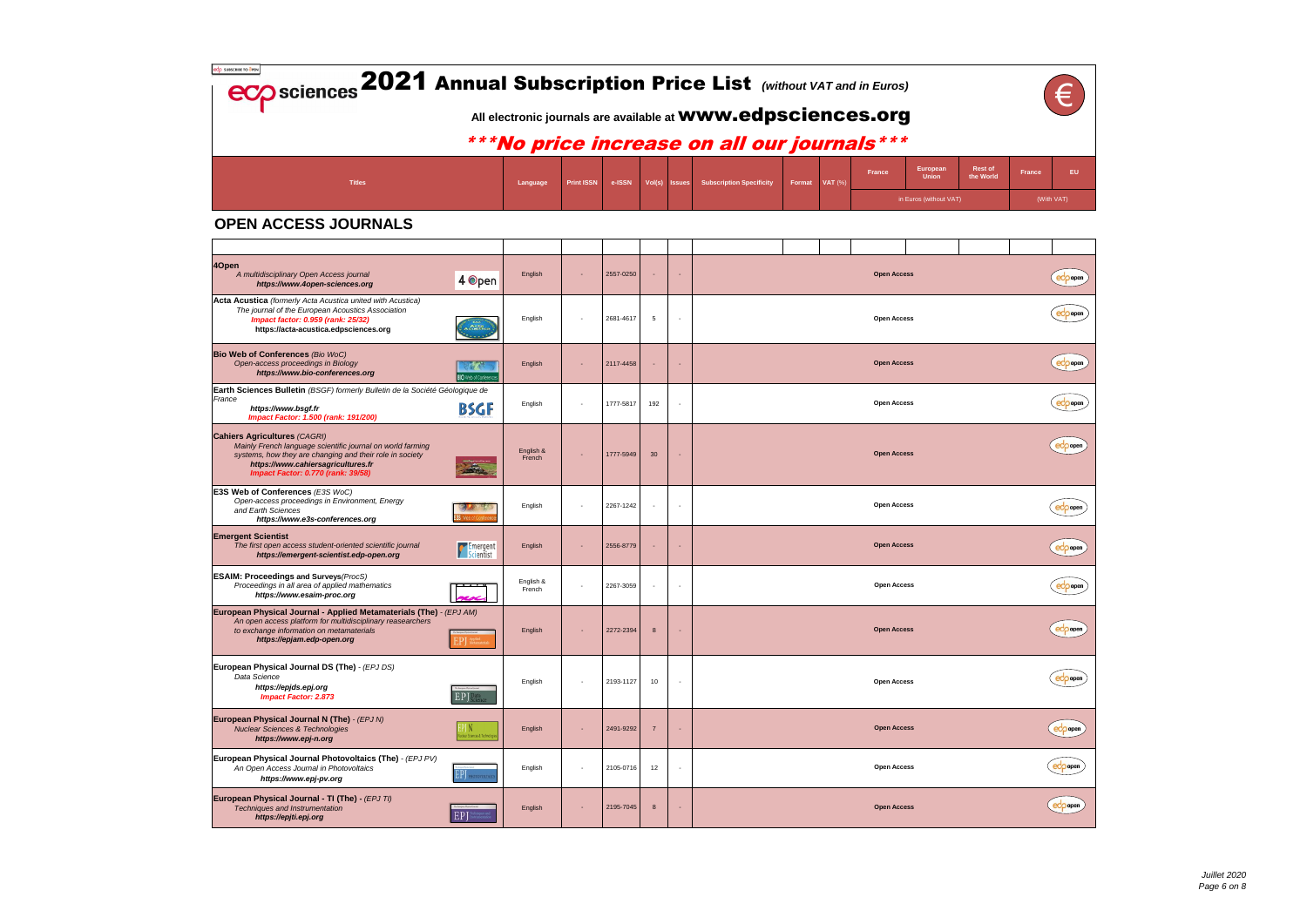| <b>Rest of</b><br>the World | <b>France</b> | EU         |
|-----------------------------|---------------|------------|
|                             |               | (With VAT) |
|                             |               | open       |
|                             |               | open       |
|                             |               | open       |

| $\bigcirc$                            |  |
|---------------------------------------|--|
| $\epsilon$                            |  |
| $ecopen$                              |  |
| $\epsilon$                            |  |
| $\left(\text{e}_{\text{open}}\right)$ |  |
| $\epsilon$                            |  |
| $\left(\text{e}^{\text{open}}\right)$ |  |
| $\epsilon$                            |  |
| $\epsilon$                            |  |
| $ec$ popen                            |  |

| edp SUBSCRIBE TO OPEN<br><b>ECO</b> sciences 2021 Annual Subscription Price List (Without VAT and in Euros)                                                                                                                                                                                                                                              |                                        |                   |                     |                          |                          |                                                                                                                      |        |                          |                                                    |                             | €                    |
|----------------------------------------------------------------------------------------------------------------------------------------------------------------------------------------------------------------------------------------------------------------------------------------------------------------------------------------------------------|----------------------------------------|-------------------|---------------------|--------------------------|--------------------------|----------------------------------------------------------------------------------------------------------------------|--------|--------------------------|----------------------------------------------------|-----------------------------|----------------------|
|                                                                                                                                                                                                                                                                                                                                                          |                                        |                   |                     |                          |                          | All electronic journals are available at <b>WWW.edpsciences.org</b><br>*** No price increase on all our journals *** |        |                          |                                                    |                             |                      |
| <b>Titles</b>                                                                                                                                                                                                                                                                                                                                            | Language                               | <b>Print ISSN</b> | e-ISSN              | Vol(s) Issues            |                          | <b>Subscription Specificity</b>                                                                                      | Format | France<br><b>VAT (%)</b> | European<br><b>Union</b><br>in Euros (without VAT) | <b>Rest of</b><br>the World | France<br>(With VAT) |
| European Physical Journal Web of Conferences (The) - (EPJ WoC)<br>Open-access proceedings in physics & related sciences<br>https://www.epj-conferences.org<br><b><i>D.</i></b> Web of Conference                                                                                                                                                         | English                                |                   | 2100-014X           | $\overline{\phantom{a}}$ | $\overline{\phantom{a}}$ |                                                                                                                      |        |                          | <b>Open Access</b>                                 |                             | $\exp$               |
| Hydroécologie Appliquée (HA)<br>Impact de l'action de l'homme sur le milieu aquatique<br>https://www.hydroecologie.org                                                                                                                                                                                                                                   | French with<br>abstracts<br>in English |                   | 1958-556X           |                          | ٠                        |                                                                                                                      |        |                          | <b>Open Access</b>                                 |                             | edp                  |
| Integrative Oncology & Rehabilitation<br>Oncology rehabilitation including psychology and nutrition<br>https://ior.edpsciences.org/<br>VIOR A Rehnhillinger                                                                                                                                                                                              |                                        |                   | Pending             |                          | $\sim$                   |                                                                                                                      |        |                          | <b>Open Access</b>                                 |                             | $e^{i\phi}$          |
| <b>Integratrive Respiratory Medicine</b><br>Researches and progress in diagnostic methods on respiratory diseases<br>https://irm.edpsciences.org/<br>Integrative<br><b>Respiratory</b><br>Medicine                                                                                                                                                       |                                        |                   | Pending             |                          |                          |                                                                                                                      |        |                          | <b>Open Access</b>                                 |                             | ecp                  |
| International Journal for Simulation and Multidisciplinary Design<br><b>Optimization</b> (IJSMDO)<br>Experimental and theoretical investigations<br>https://www.ijsmdo.org                                                                                                                                                                               | English                                |                   | 1779-6288           | 12                       | $\overline{\phantom{a}}$ |                                                                                                                      |        |                          | Distributed by ASMDO Association                   |                             | $e^{i\phi}$          |
| International Journal of Metrology and Quality Engineering (IJMQE)<br>Applied metrology and quality tools<br>teratoral korral of Netra<br><mark>A</mark> l Calify Expension<br>https://www.metrology-journal.org                                                                                                                                         | English                                |                   | 2107-6847           | 12                       | ÷,                       |                                                                                                                      |        |                          | <b>Open Access</b>                                 |                             | $\exp$               |
| <b>ITM Web of Conferences (ITM WoC)</b><br>Open-access proceedings in InformaTics & Mathematics<br>$\mathcal{K}$<br>https://www.itm-conferences.org<br><b>ITM</b> Web of Conference                                                                                                                                                                      | English                                |                   | 2271-2097           |                          | $\overline{\phantom{a}}$ |                                                                                                                      |        |                          | <b>Open Access</b>                                 |                             | $e^{i\phi}$          |
| $J3eA$ ( $J3eA$ )<br>Journal sur l'enseignement des sciences et technologies<br>T3PA<br>de l'information et des systemes<br>https://www.j3ea.org                                                                                                                                                                                                         | French                                 |                   | 1638-5705           | 20                       | ٠                        |                                                                                                                      |        |                          | <b>Open Access</b>                                 |                             | $\epsilon$           |
| Journal of Northwestern Polytechnical University - Xibei Gongye Daxue<br>Xuebao<br>It mainly publishes research results in aviation, aerospace,<br>リオス言学 报<br>marine science and engineering technology<br>https://www.jnwpu.org/                                                                                                                        | English                                |                   | 1000-2758 2609-7125 |                          | $\overline{\phantom{a}}$ |                                                                                                                      |        |                          | <b>Open Access</b>                                 |                             | $\exp$               |
| Journal of Oral Medicine & Oral Surgery (JOMOS)<br>Une publication de la Société Française de Chirurgie Orale<br><b>JOMOS</b><br>https://www.jomos.org                                                                                                                                                                                                   | English                                |                   | 2608-1326           | 27                       |                          |                                                                                                                      |        |                          | <b>Open Access</b>                                 |                             | e                    |
| Journal of Space Weather and Space Climate (JSWSC)<br>A link between all the communities in space weather<br>and space climate<br>https://www.swsc-journal.org<br>urnal of Space Weather<br>Impact Factor: 3.095 (rank: 36/93)<br>and Space Climate                                                                                                      | English                                |                   | 2115-7251           | 11                       | ٠                        |                                                                                                                      |        |                          | <b>Open Access</b>                                 |                             | $\exp$               |
| Journal of Viticulture & Enology - Ciencia e Tecnica Vitivinicola (CTV)<br>A scientific journal with original papers, technical notes<br>& bibliographical revisions of the different areas of the science<br>& technology of vineyard & wine sectors<br>CIÊNCIA E TÉCNICA VITIVINÍCOLA<br>[and of Printer ad Earlogs<br>https://www.ctv-jve-journal.org | English                                |                   | 2416-3953           |                          |                          |                                                                                                                      |        |                          | <b>Open Access</b>                                 |                             | edp                  |
| Les Cahiers de Myologie<br>Revue d'information francophone destinée aux professionnels<br>concernés ou intéréssés par une discipline en plein<br>développement, la myologie<br>https://www.cahiers-myologie.org                                                                                                                                          | French                                 |                   | 2496-1558           |                          | $\overline{\phantom{a}}$ |                                                                                                                      |        |                          | <b>Open Access</b>                                 |                             | $\exp$               |